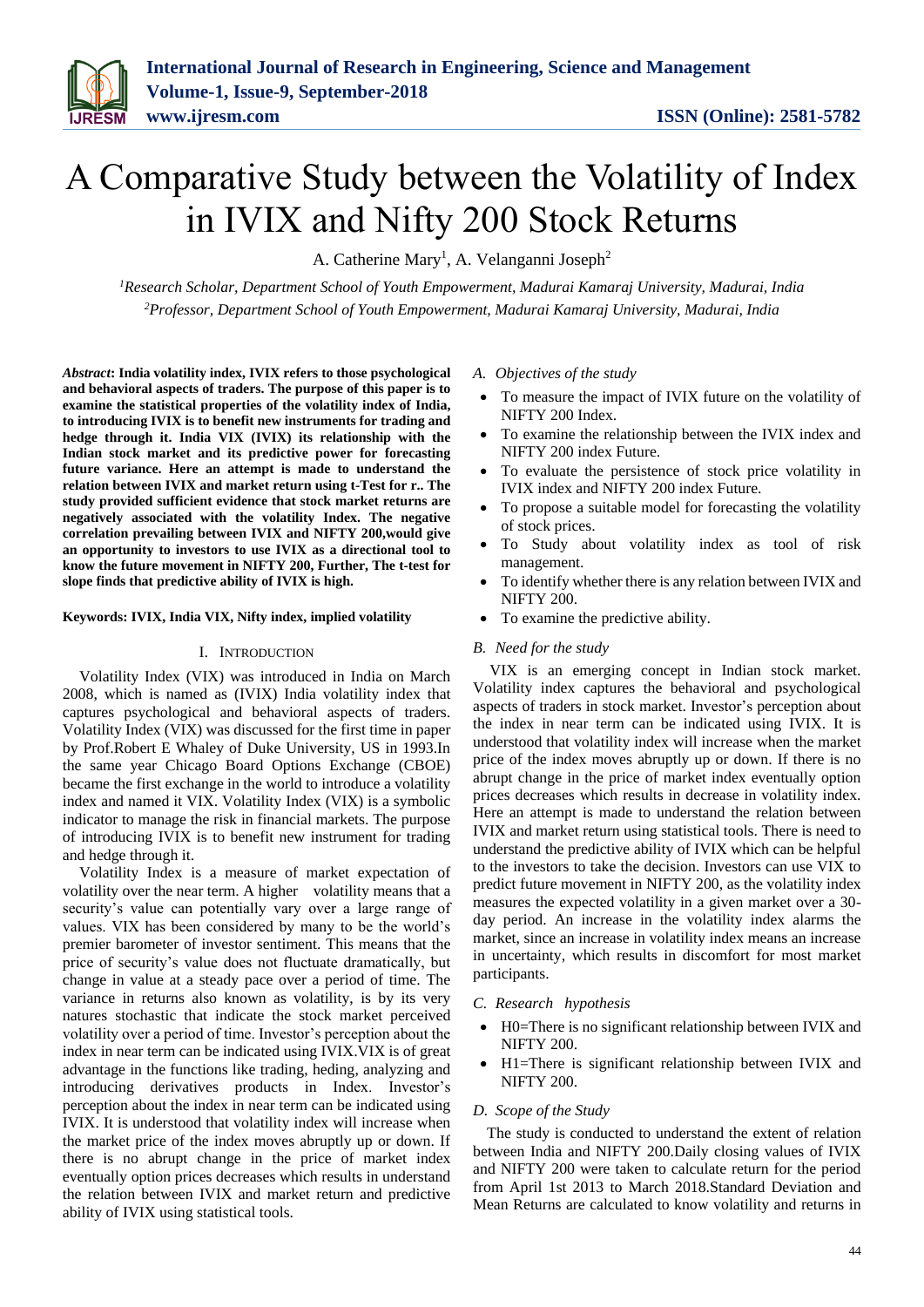

both the indices. Co-efficient of correlation is estimated to know the relation between IVIX and Nifty 200.T-test is carried out to understand the significant of relation.

# *E. Research Methodology*

Daily returns of IVIX and Nifty 200 are calculated using daily closing values for period 5 years that is from April 1st 2013 to March 31st 2018.Mean,Standard Deviation and Beta are estimated using excel. Correlation is estimated to understand the relation prevailing between IVIX and Nifty 200 and r square to know the strength of relation and that two tailed t-test for slope is carried out to know the significance of relationship between IVIX and Nifty 200.

# II. REVIEW OF LITERATURE

Singh (2015) provided evidence of time varying, nature of stock volatility in India. Investors aim to invest with higher profitable and less risky investment. Therefore they need to study and analyze stock market volatility among many other factors, before making investment decisions. These results might be largely attributed to the existence of substantial speculative trading, low level of market depth and price limits observed in the Indian market R. Palaniswamy, K. Lakshminarayanan, V. Venkatesh found that the ultimate purpose of introducing IVIX is to avail new instrument for trading on it and hedge through it. It can also be used to predict the change in near month. The primary objective of the research was to find the extent of relationship prevailing `between market and volatility indices. The data collected from NSE, from November 2007 to February 2009, is analyzed using correlation and it resulted in r value of -0.677 which infers 3 VIX contract is necessary to hedge two Nifty contracts. When Indian option market is effectively traded then the correlation between two indices will improve and it will definitely provide reliable reading of market sentiment in future. In future sector specific volatility indices could be constructed to enable hedging in respective sectors. Gangineni Dhanaiah, D Raghunath Reddy, T N L Prasad investigated the contemporaneous negative and asymmetric relationship between Volatility Index – Market return. It is found that there exists a 12 significant inverse relation between movements in India VIX and movements in NIFTY. Further, the results suggest that relation between rates of change in the India VIX and asymmetric and statistically significant. Thus India VIX acts as a measure of investor's fear of the downside as international studies establish. This contemporaneous negative asymmetric relationship can be utilized for hedging purpose by market participants.

# *A. Interpretation*

At 5% level of significance, the critical value using tdistribution is lesser than the computed value. There is significant relationship between IVIX and Nifty 200 all the five financial years .This is implies that when the volatility of IVIX is high, there is volatility in NIFTY 200 index.

# *B. Interpretation*

At 5% level of significance, the critical value using tdistribution is lesser than the computed value. There has been significant relationship between IVIX and Nifty 200 at 5% level of significance. Though in the negative direction .This implies that analytical ability of IVIX is significant.

- The empirical data analysis provided sufficient facts that stock market returns are negatively related with the India Volatility index.
- IVIX provides a reliable estimate of the expected Stock market volatility, which is a vital piece of information investment decision such as asset allocation and hedging risks. India VIX is used as a great tool for hedging risky positions in a fluctuating stock market.
- In 2013-2014, 2014-2015, 2015-2016, 2016-2017 IVIX gave –Ve return & Nifty 200 gave –Ve ruturn value. In 2017-2018 the year IVIX gave +Ve and Nifty 200 also gave +Ve returns.
- It is estimated that, there is difference between standard deviation of IVIX and Nifty 200.They are not equal. The IVIX and standard deviation from the mean is high in the year 2017-2018.it Shows that they have not been stable because there has been high volatility.
- It is noticed in  $2013-2014(r=-0.36)$ ,  $2014-2015(r=-0.36)$  $0.47$ ),2015-2016(r=-0.68),2016-2017(r=0.66) and 2017- $2018(r=-0.49)$ , there is a moderate negative relationship between IVIX AND nifty 200.In 2015-2016( $r=0.68$ ), there is strong negative relationship between IVIX and Nifty 200,hence it is understood that the negative correlation prevailing between IVIX and Nifty 200 would give an opportunity to investors to use IVIX as a directional tool to know the future movement in NIFTY 200. There has been significant relationship between IVIX and NIFTY 200 though in the negative direction, at 5% level of significance. This implies that when the volatility of IVIX is high there is instability in NIFTY 200 index. This is an important tool to alert the inverstors. when the IVIX low, it implies that investors are optimistic rather than fearful in the market, which indicates that investors recognize low possible risk.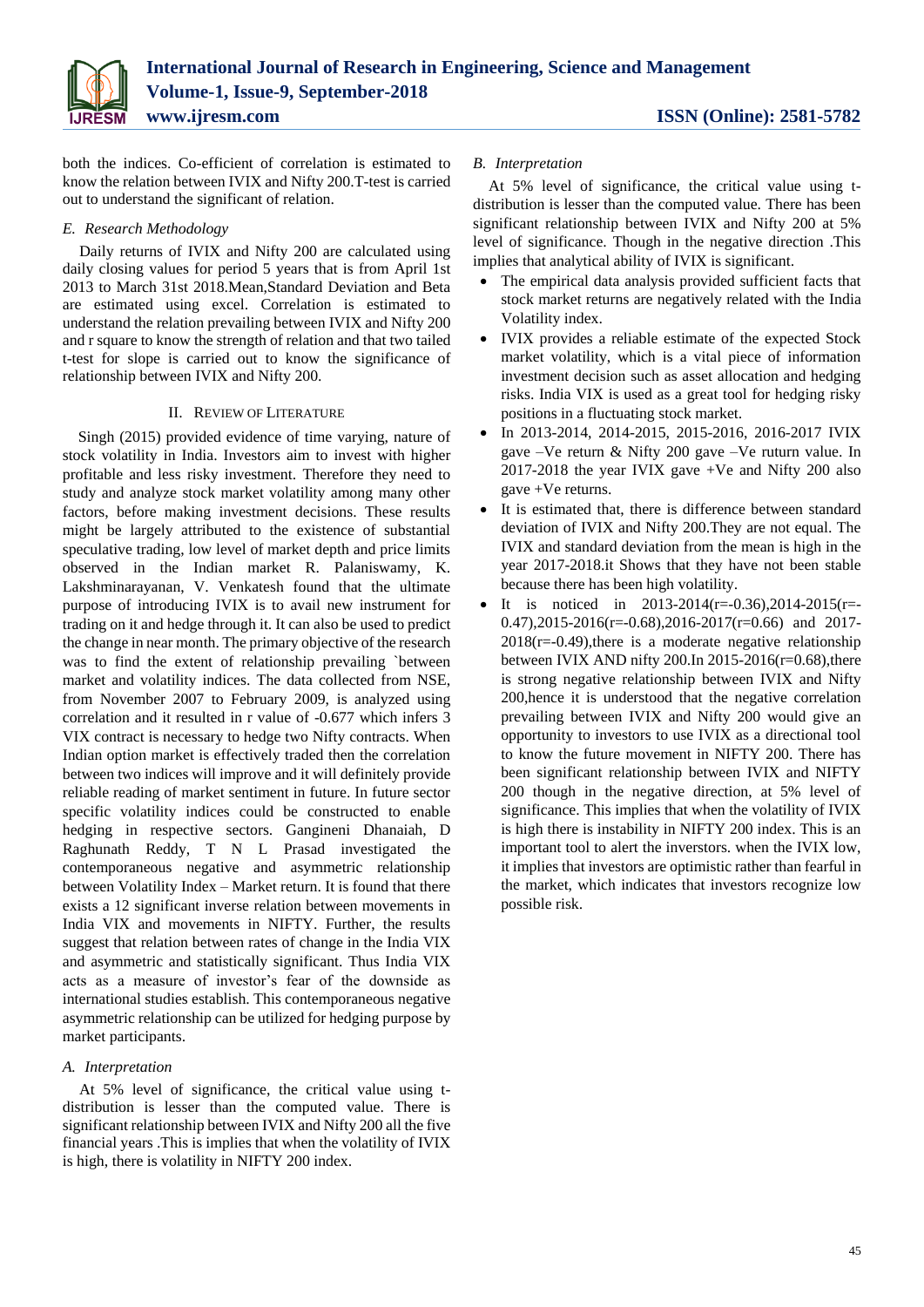

# **International Journal of Research in Engineering, Science and Management Volume-1, Issue-9, September-2018 www.ijresm.com ISSN (Online): 2581-5782**

|                  |          |           | ANALYSIS OF EXTENT AND STRENGTH OF RELATIONSHIP BETWEEN IVIX AND NIFTY 200 |              |                |                      |
|------------------|----------|-----------|----------------------------------------------------------------------------|--------------|----------------|----------------------|
|                  |          |           | CALCULATED VALUES FOR IVIX AND NIFTY 200                                   |              |                |                      |
|                  |          |           | <b>Calculated Values for 2013-2014</b>                                     |              |                |                      |
| <b>Values</b>    | Mean     | <b>SD</b> | SE                                                                         | <b>Beta</b>  | <b>R</b> value | R <sub>2</sub> value |
| <b>IVIX</b>      | $-0.123$ | 8.1       | 0.52                                                                       | $-0.902$     | $-0.36$        | 0.507                |
| <b>NIFTY 200</b> | $-0.33$  | 6.4       | 0.41                                                                       |              |                |                      |
|                  |          |           | <b>Calculated Values for 2014-2015</b>                                     |              |                |                      |
| <b>Values</b>    | Mean     | <b>SD</b> | <b>SE</b>                                                                  | <b>Beta</b>  | <b>R</b> value | R <sub>2</sub> value |
| <b>IVIX</b>      | $-0.403$ | 8.43      | 0.54                                                                       | $-0.931$     | $-0.47$        | 0.512                |
| <b>NIFTY 200</b> | $-0.296$ | 6.48      | 0.41                                                                       |              |                |                      |
|                  |          |           | <b>Calculated Values for 2015-2016</b>                                     |              |                |                      |
| <b>Values</b>    | Mean     | SD.       | <b>SE</b>                                                                  | Beta         | R value        | R <sub>2</sub> value |
| <b>IVIX</b>      | $-0.134$ | 9.14      | 0.58                                                                       | $-4.215$     | $-0.68$        | 0.362                |
| <b>NIFTY 200</b> | $-0.44$  | 6.46      | 0.41                                                                       |              |                |                      |
|                  |          |           | <b>Calculated Values for 2016-2017</b>                                     |              |                |                      |
| <b>Values</b>    | Mean     | SD.       | SE                                                                         | <b>Beta</b>  | <b>R</b> value | R <sub>2</sub> value |
| <b>IVIX</b>      | $-0.45$  | 7.71      | 0.49                                                                       | $-0.929$     | $-0.66$        | 0.596                |
| <b>NIFTY 200</b> | $-0.32$  | 6.41      | 0.41                                                                       |              |                |                      |
|                  |          |           | <b>Calculated Values for 2017-2018</b>                                     |              |                |                      |
| <b>Values</b>    | Mean     | SD.       | <b>SE</b>                                                                  | Beta         | R value        | R <sub>2</sub> value |
| <b>IVIX</b>      | $-0.15$  | 4.65      | 0.30                                                                       | $-0.350$     | $-0.49$        | 0.247                |
| <b>NIFTY 200</b> | 0.03     | 0.65      | 0.04                                                                       |              |                |                      |
|                  |          |           | <b>Calculated Values for 2017-2018</b>                                     |              |                |                      |
| <b>Values</b>    | Mean     | <b>SD</b> | <b>SE</b>                                                                  | <b>B</b> eta | R value        | R <sub>2</sub> value |
| <b>IVIX</b>      | $-0.15$  | 4.65      | 0.30                                                                       | $-0.350$     | $-0.49$        | 0.247                |

TABLE I

## TABLE II ANALYSIS OF T-TEST

| T-TEST FOR R AT 5% |           |           |           |           |           |  |  |  |
|--------------------|-----------|-----------|-----------|-----------|-----------|--|--|--|
| t-Test Statistics  | 2013-2014 | 2014-2015 | 2015-2016 | 2016-2017 | 2017-2018 |  |  |  |
|                    | 6.22      | 8.40      | 14.61     | 13.99     | 8.94      |  |  |  |
| Ho                 | Rejected  | Rejected  | Rejected  | Rejected  | Rejected  |  |  |  |
| H1                 | Accepted  | Accepted  | Accepted  | Accepted  | Accepted  |  |  |  |

TABLE III AN ANALYSIS OF T-TEST FOR SLOPE REGRESSION STATISTICS FOR 2013-2014

| <b>Regression</b><br><b>Statistics</b> |                   |                                 |              |                  |                |              |                |                    |
|----------------------------------------|-------------------|---------------------------------|--------------|------------------|----------------|--------------|----------------|--------------------|
| <b>Multiple R</b>                      | 0.367861851       |                                 |              |                  |                |              |                |                    |
| <b>R</b> Square                        | 0.135322342       |                                 |              |                  |                |              |                |                    |
| <b>Adjusted R</b><br><b>Square</b>     | 0.131835738       |                                 |              |                  |                |              |                |                    |
| <b>Standard</b><br><b>Error</b>        | 4.779175199       |                                 |              |                  |                |              |                |                    |
| <b>Observations</b>                    | 250               |                                 |              |                  |                |              |                |                    |
|                                        |                   |                                 |              |                  |                |              |                |                    |
| <b>ANOVA</b>                           |                   |                                 |              |                  |                |              |                |                    |
|                                        | $\boldsymbol{df}$ | SS                              | MS           | $\boldsymbol{F}$ | Significance F |              |                |                    |
| <b>Regression</b>                      | 1                 | 886.4879789                     | 886.487979   | 38.81208266      | 1.9863E-09     |              |                |                    |
| <b>Residual</b>                        | 248               | 5664.447865                     | 22.8405156   |                  |                |              |                |                    |
| <b>Total</b>                           | 249               | 6550.935844                     |              |                  |                |              |                |                    |
|                                        |                   |                                 |              |                  |                |              |                |                    |
|                                        | Coefficients      | <b>Standard</b><br><b>Error</b> | t Stat       | P-value          | Lower $95%$    | Upper $95%$  | Lower<br>95.0% | <b>Upper 95.0%</b> |
| <b>Intercept</b>                       | 0.287806161       | 0.302306233                     | 0.95203515   | 0.342006089      | $-0.307608818$ | 0.88322114   | $-0.30760882$  | 0.88322114         |
| 0.899565907                            | $-1.457133678$    | 0.233892299                     | $-6.2299344$ | 1.9863E-09       | -1.917802243   | $-0.9964651$ | $-1.91780224$  | $-0.996465114$     |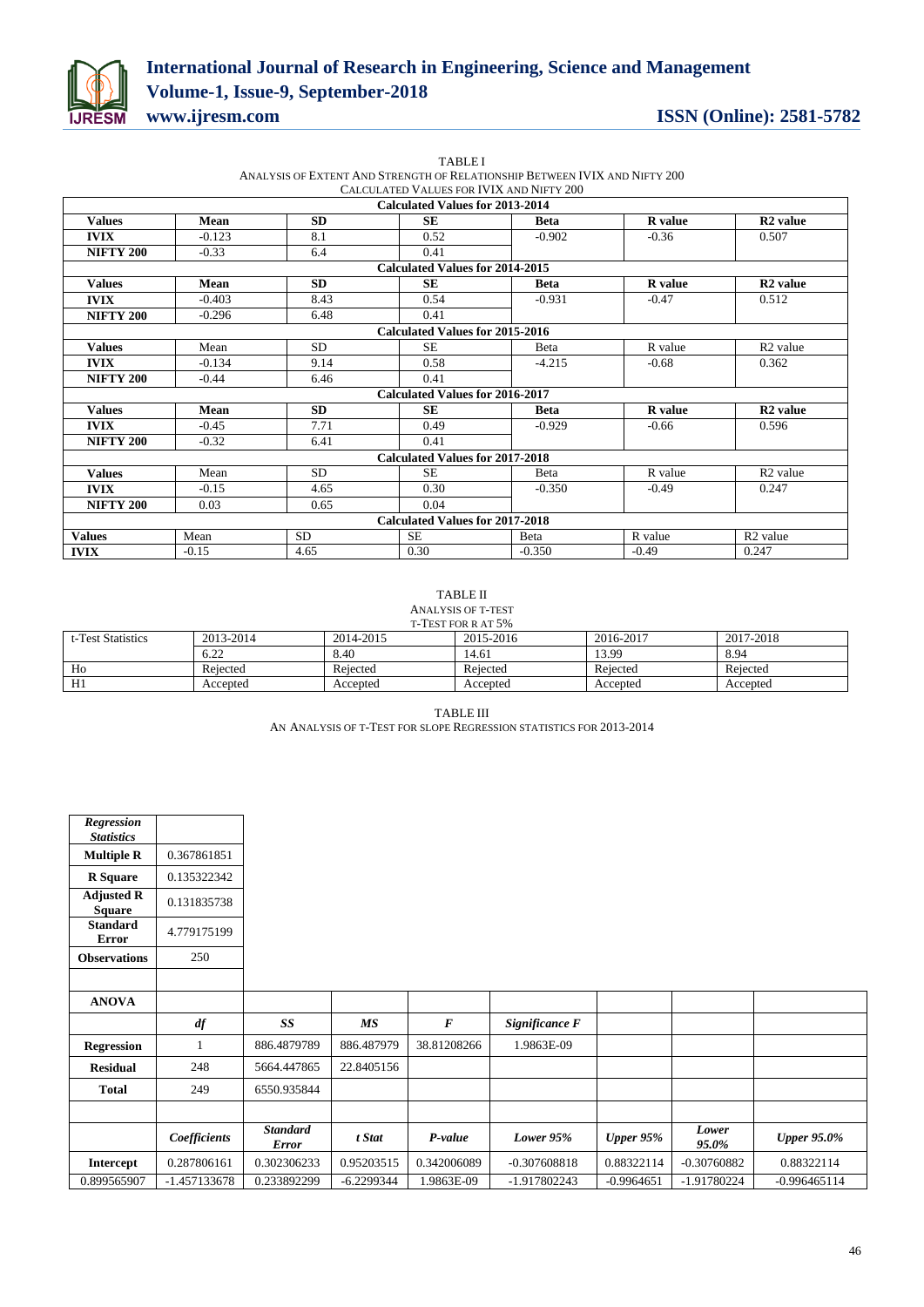

TABLE IV

|                                    |              |                                 |         |          | REGRESSION STATISTICS FOR 2014-2015 |            |                |                    |
|------------------------------------|--------------|---------------------------------|---------|----------|-------------------------------------|------------|----------------|--------------------|
| <b>SUMMARY</b>                     |              |                                 |         |          |                                     |            |                |                    |
| <b>OUTPUT</b>                      |              |                                 |         |          |                                     |            |                |                    |
|                                    |              |                                 |         |          |                                     |            |                |                    |
| Regression                         |              |                                 |         |          |                                     |            |                |                    |
| <b>Statistics</b>                  |              |                                 |         |          |                                     |            |                |                    |
| <b>Multiple R</b>                  | 0.476925     |                                 |         |          |                                     |            |                |                    |
| <b>R</b> Square                    | 0.2274575    |                                 |         |          |                                     |            |                |                    |
| <b>Adjusted R</b><br><b>Square</b> | 0.2242386    |                                 |         |          |                                     |            |                |                    |
| Standard<br><b>Error</b>           | 4.954564399  |                                 |         |          |                                     |            |                |                    |
| <b>Observations</b>                | 242          |                                 |         |          |                                     |            |                |                    |
|                                    |              |                                 |         |          |                                     |            |                |                    |
| <b>ANOVA</b>                       |              |                                 |         |          |                                     |            |                |                    |
|                                    | df           | SS                              | MS      | $\bm{F}$ | Significance F                      |            |                |                    |
| <b>Regression</b>                  |              | 1734.603208                     | 1734.6  | 70.66253 | 3.782E-15                           |            |                |                    |
| <b>Residual</b>                    | 240          | 5891.450013                     | 24.5477 |          |                                     |            |                |                    |
| <b>Total</b>                       | 241          | 7626.05322                      |         |          |                                     |            |                |                    |
|                                    |              |                                 |         |          |                                     |            |                |                    |
|                                    | Coefficients | <b>Standard</b><br><b>Error</b> | t Stat  | P-value  | Lower 95%                           | Upper 95%  | Lower 95.0%    | <b>Upper 95.0%</b> |
|                                    |              |                                 |         |          |                                     |            |                |                    |
| Intercept                          | 0.296232758  | 0.319538188                     | 0.92707 | 0.354824 | $-0.33322474$                       | 0.92569026 | $-0.33322470.$ | 92569026           |

TABLE V REGRESSION STATISTICS FOR 2015-2016

| <b>SUMMARY</b><br><b>OUTPUT</b>        |                     |                                 |             |            |                       |                  |                    |                    |
|----------------------------------------|---------------------|---------------------------------|-------------|------------|-----------------------|------------------|--------------------|--------------------|
|                                        |                     |                                 |             |            |                       |                  |                    |                    |
| <b>Regression</b><br><b>Statistics</b> |                     |                                 |             |            |                       |                  |                    |                    |
| <b>Multiple R</b>                      | 0.684019627         |                                 |             |            |                       |                  |                    |                    |
| <b>R</b> Square                        | 0.46788285          |                                 |             |            |                       |                  |                    |                    |
| <b>Adjusted R</b><br><b>Square</b>     | 0.465693067         |                                 |             |            |                       |                  |                    |                    |
| <b>Standard</b><br><b>Error</b>        | 4.794494605         |                                 |             |            |                       |                  |                    |                    |
| <b>Observations</b>                    | 245                 |                                 |             |            |                       |                  |                    |                    |
|                                        |                     |                                 |             |            |                       |                  |                    |                    |
| <b>ANOVA</b>                           |                     |                                 |             |            |                       |                  |                    |                    |
|                                        | df                  | <b>SS</b>                       | <b>MS</b>   | F          | <b>Significance F</b> |                  |                    |                    |
| <b>Regression</b>                      | $\mathbf{1}$        | 4911.586674                     | 4911.586674 | 213.666356 | 3.81513E-35           |                  |                    |                    |
| <b>Residual</b>                        | 243                 | 5585.88438                      | 22.98717852 |            |                       |                  |                    |                    |
| <b>Total</b>                           | 244                 | 10497.47105                     |             |            |                       |                  |                    |                    |
|                                        |                     |                                 |             |            |                       |                  |                    |                    |
|                                        | <b>Coefficients</b> | <b>Standard</b><br><b>Error</b> | t Stat      | P-value    | Lower 95%             | <b>Upper 95%</b> | <b>Lower 95.0%</b> | <b>Upper 95.0%</b> |
| Intercept                              | 0.182967852         | 0.306374331                     | 0.597203594 | 0.55092751 | $-0.420520445$        | 0.786456148      | $-0.420520445$     | 0.786456148        |
| 0.922832                               | 3.977637751         | 0.272117929                     | -14.6173307 | 3.8151E-35 | -4.513648665          | $-3.44162684$    | -4.513648665       | $-3.441626837$     |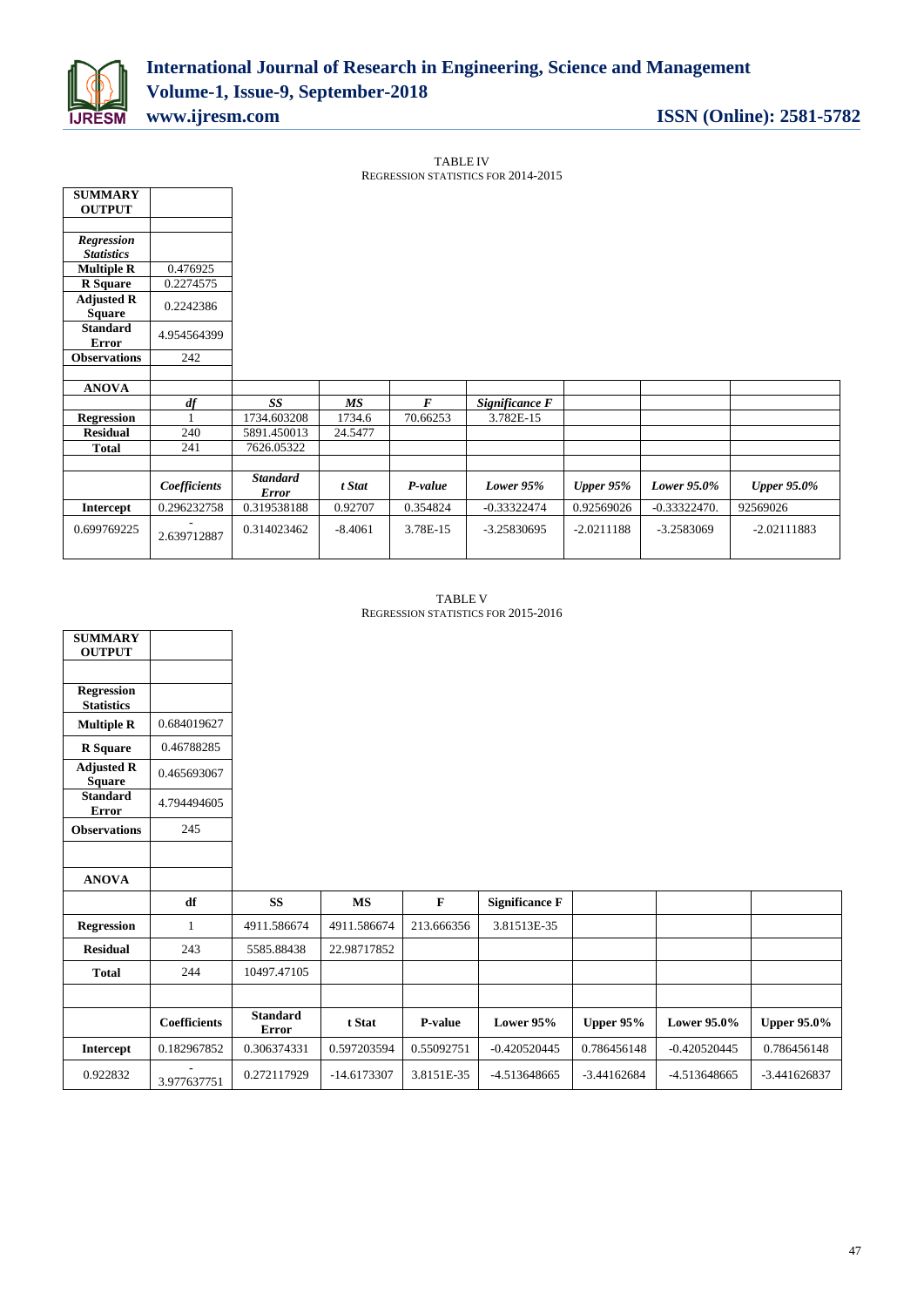

TABLE VI REGRESSION STATISTICS FOR 2016-2017

| <b>SUMMARY</b><br><b>OUTPUT</b>    |              |                                 |              |                  |                |              |
|------------------------------------|--------------|---------------------------------|--------------|------------------|----------------|--------------|
|                                    |              |                                 |              |                  |                |              |
| Regression<br><b>Statistics</b>    |              |                                 |              |                  |                |              |
| <b>Multiple R</b>                  | 0.666432788  |                                 |              |                  |                |              |
| <b>R</b> Square                    | 0.444132661  |                                 |              |                  |                |              |
| <b>Adjusted R</b><br><b>Square</b> | 0.441863815  |                                 |              |                  |                |              |
| <b>Standard Error</b>              | 3.455574608  |                                 |              |                  |                |              |
| <b>Observations</b>                | 247          |                                 |              |                  |                |              |
|                                    |              |                                 |              |                  |                |              |
| <b>ANOVA</b>                       |              |                                 |              |                  |                |              |
|                                    | df           | SS                              | <b>MS</b>    | $\boldsymbol{F}$ | Significance F |              |
| <b>Regression</b>                  | 1            | 2337.481527                     | 2337.481527  | 195.7526451      | 4.36466E-33    |              |
| <b>Residual</b>                    | 245          | 2925.543989                     | 11.94099587  |                  |                |              |
| Total                              | 246          | 5263.025516                     |              |                  |                |              |
|                                    |              |                                 |              |                  |                |              |
|                                    | Coefficients | <b>Standard</b><br><b>Error</b> | t Stat       | P-value          | Lower $95%$    | Upper $95%$  |
| Intercept                          | 0.185389485  | 0.220090275                     | 0.842333833  | 0.400422628      | $-0.248120979$ | 0.618899949  |
| 0.519390582                        | -3.04179569  | 0.21740835                      | -13.99116311 | 4.36466E-33      | $-3.470023583$ | $-2.6135678$ |

TABLE VII REGRESSION STATISTICS FOR 2017-2018

| <b>SUMMARY</b><br><b>OUTPUT</b>    |              |                                 |                 |                  |                |            |              |                    |
|------------------------------------|--------------|---------------------------------|-----------------|------------------|----------------|------------|--------------|--------------------|
|                                    |              |                                 |                 |                  |                |            |              |                    |
| Regression<br><b>Statistics</b>    |              |                                 |                 |                  |                |            |              |                    |
| <b>Multiple R</b>                  | 0.497786794  |                                 |                 |                  |                |            |              |                    |
| <b>R</b> Square                    | 0.247791693  |                                 |                 |                  |                |            |              |                    |
| <b>Adjusted R</b><br><b>Square</b> | 0.244696185  |                                 |                 |                  |                |            |              |                    |
| <b>Standard</b><br><b>Error</b>    | 4.050241631  |                                 |                 |                  |                |            |              |                    |
| <b>Observations</b>                | 245          |                                 |                 |                  |                |            |              |                    |
|                                    |              |                                 |                 |                  |                |            |              |                    |
| <b>ANOVA</b>                       |              |                                 |                 |                  |                |            |              |                    |
|                                    | df           | SS                              | $\overline{MS}$ | $\boldsymbol{F}$ | Significance F |            |              |                    |
| <b>Regression</b>                  | 1            | 1313.157314                     | 1313.157314     | 80.04881189      | 9.58305E-17    |            |              |                    |
| <b>Residual</b>                    | 243          | 3986.283116                     | 16.40445727     |                  |                |            |              |                    |
| <b>Total</b>                       | 244          | 5299.44043                      |                 |                  |                |            |              |                    |
|                                    |              |                                 |                 |                  |                |            |              |                    |
|                                    | Coefficients | <b>Standard</b><br><b>Error</b> | t Stat          | P-value          | Lower 95%      | Upper 95%  | Lower 95.0%  | <b>Upper 95.0%</b> |
| Intercept                          | 0.283429923  | 0.259164559                     | 1.093629177     | 0.275200569      | $-0.227065775$ | 0.79392562 | $-0.2270658$ | 0.793925621        |
| 0.453                              | -3.51538977  | 0.392912676                     | $-8.94700016$   | 9.58305E-17      | -4.289339078   | 2.74144047 | -4.2893391   | 2.741440465        |

#### TABLE VIII T-TEST FOR SLOPE AT 5% SIGNIFICANCE

| t-Test Statistics | 2013-2014 | 2014-2015 | 2015-2016 | 2016-2017 | 2017-2018 |  |  |  |  |
|-------------------|-----------|-----------|-----------|-----------|-----------|--|--|--|--|
|                   | $-6.22$   | $-8.40$   | $-14.6$   | $-14.10$  | $-9.10$   |  |  |  |  |
| Ho                | Rejected  | Rejected  | Rejected  | Rejected  | Rejected  |  |  |  |  |
|                   | Accepted  | Accepted  | Accepted  | Accepted  | Accepted  |  |  |  |  |